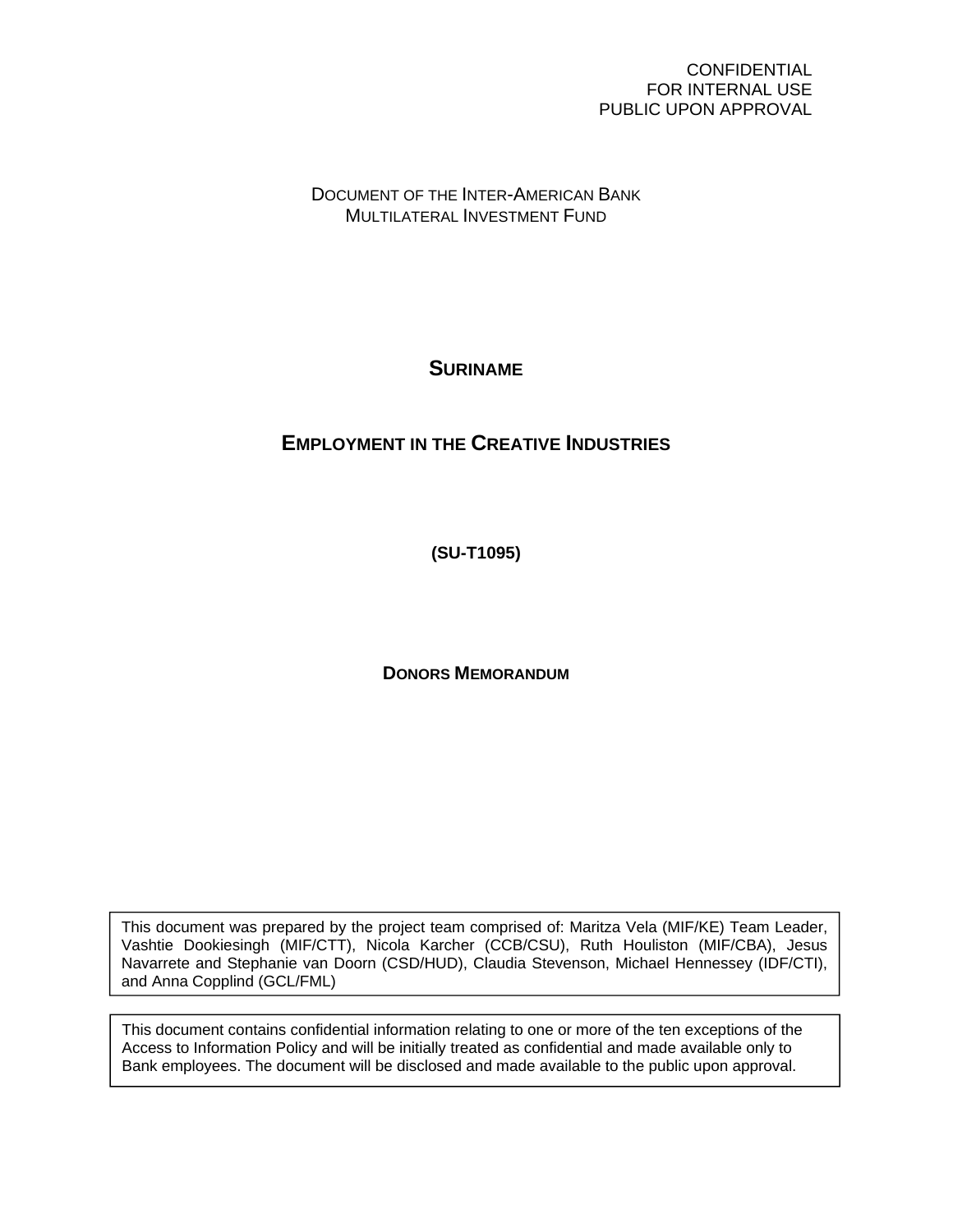## **CONTENTS**

| $\mathbf{L}$ |                                                                   |                                                            |  |  |
|--------------|-------------------------------------------------------------------|------------------------------------------------------------|--|--|
|              | Α.                                                                |                                                            |  |  |
| $\Pi$ .      |                                                                   |                                                            |  |  |
|              | А.<br>B.                                                          | Project Results, Measurement, Monitoring and Evaluation  6 |  |  |
| III.         |                                                                   |                                                            |  |  |
|              | Α.<br>В.<br>C.                                                    |                                                            |  |  |
| IV.          |                                                                   |                                                            |  |  |
| V.           | EXECUTING AGENCY (EA) AND IMPLEMENTATION STRUCTURE  8             |                                                            |  |  |
|              | Α.<br>В.                                                          |                                                            |  |  |
| VI.          | COMPLIANCE WITH MILESTONES AND SPECIAL FIDUCIARY ARRANGEMENTS  10 |                                                            |  |  |
|              |                                                                   | VII. INFORMATION DISCLOSURE AND INTELLECTUAL PROPERTY** 10 |  |  |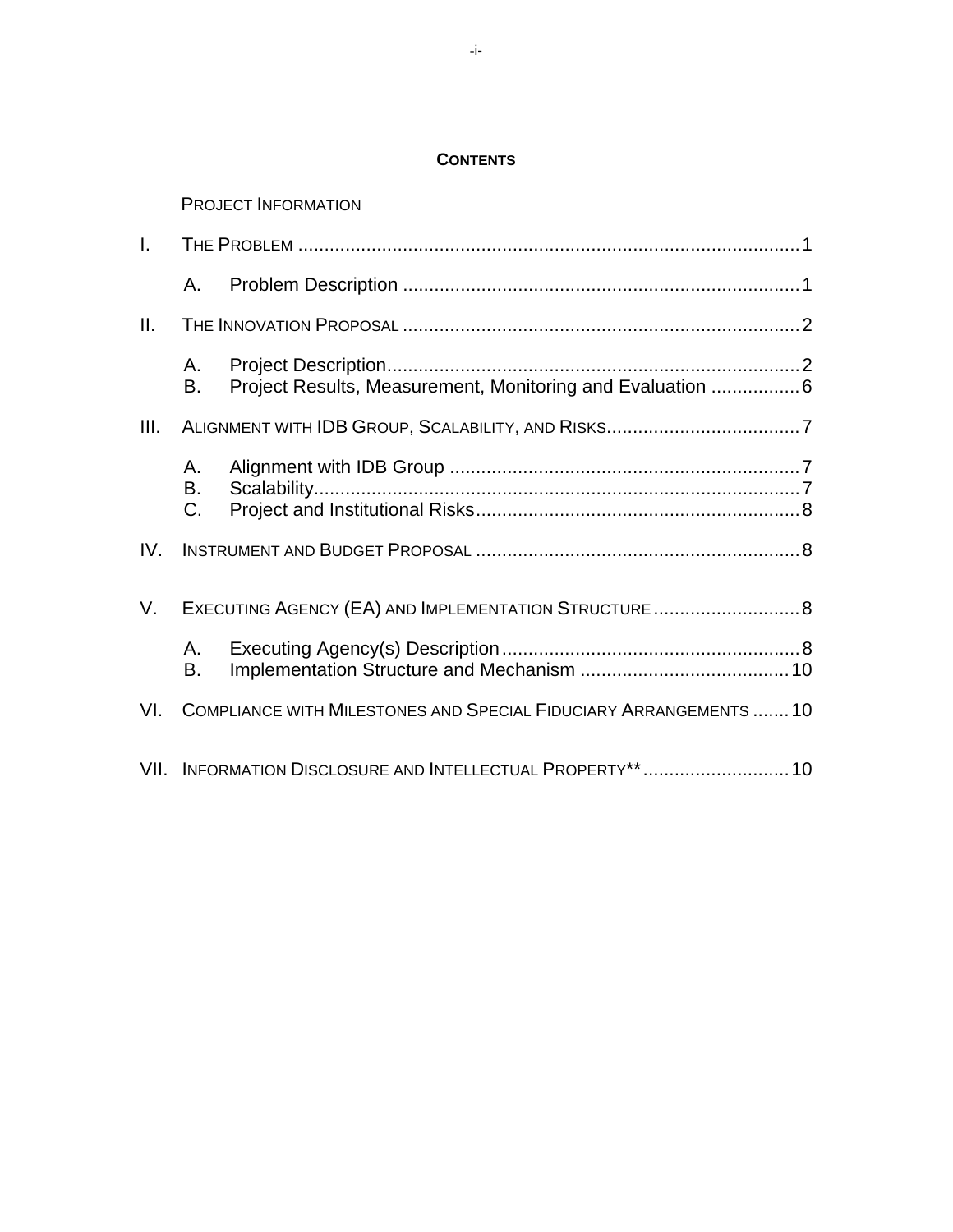#### **PROJECT SUMMARYEMPLOYMENT IN THE CREATIVE INDUSTRIES(SU-T1095)**

Suriname's economy is heavily based on extractive industries (oil and gold) which account for 30% of GDP<sup>1</sup> and over 90% of exports<sup>2</sup>. Suriname's strong dependence on extractive industries and services sectors surrounding these industries has created an economy highly vulnerable to unpredictable swings in international prices of these commodities exports<sup>3</sup>. The growth within the domestic private sector has been limited and consists mainly of small-scale entrepreneurial development focused on traditional business models. Against this background, Suriname's ratings in terms of innovation according to the World Economic Forum Global Competitiveness Index (WEF GCI) point to a lack of innovation in new business development. The 2014 Global Entrepreneurship Monitor (GEM) Report for Suriname points to a low level of perceived opportunity and innovation. The low level of competitiveness and productivity<sup>4</sup> has adversely affected the "mobilization of employment and creation of jobs"5. The high level of unemployment, especially amongst youth, is in part due not only to the unfavorable business climate for entrepreneurs but also to the widening skills mismatch between the demand and supply of the labor force<sup>6</sup> as well as increasing competitive and economic pressures facing traditional local businesses.

The proposed project seeks to improve the opportunities to develop creative and technology-based products and services through the establishment of an Orange Economy7 business incubator and creative hub based in the historical center of Paramaribo. The incubator and creative hub is designed to catalyze employment and entrepreneurship opportunities for youth in nontraditional sectors and will include: (i) design and delivery of new economy skills training in media and content production, social media architecture and management and commercial production of creative and cultural events; (ii) establishment of a business incubator and hosting of events to stimulate start up activities; and (iii) roll out of cultural events program to create employment opportunities and revitalize the United Nations Educational Scientific and Cultural Organization World Heritage Site (UNESCO WH Site) in the historic center of the capital city. The expected results will include 400 youth completing skills training, 100 participating in idea generation workshops and, at least 30 entrepreneurs benefitting from business incubation services. The proposed project will complement an IDB loan to restore infrastructure and historic buildings in Paramaribo as the cultural events program will revitalize he city center and create spaces for commercial and recreational opportunities for visitors and residents of the capital city. Suriname is one of the most culturally and ethnically diverse countries in the Caribbean region, thus this project seeks to pilot an approach to commercialize the country's rich cultural diversity in "new economy" services based on traditional and new skills and intellectual property assets.

2 Ibid

6 Ibid

 $\overline{a}$ 1 World Bank Group – "Suriname – Country partnership strategy" Report No: 91238-SR, (page 5)

<sup>3</sup> SU-L1043 "Business climate and innovation program" (page 2), IDBDOCS: 39258223.

<sup>4</sup> http://www.surinamecompete.org/wp-content/uploads/2014/12/A-National-Competitiveness-Strategy-for-Suriname-5-Final-Version-15-March-2014-1.pdf

<sup>5</sup> IMF: Labor market issues in the Caribbean: Scope to mobilize employment growth (page 18)

<sup>7</sup> Also, called "creative economy" involves both individuals and entities who engage in activities that add value to society in one or more ways through the provision of goods and/or services that are inextricably linked to human creativity manifesting itself in one or more dimensions throughout the process of ideation, creation, production, distribution, and use. America's Creative Economy. National Endowment for the Arts.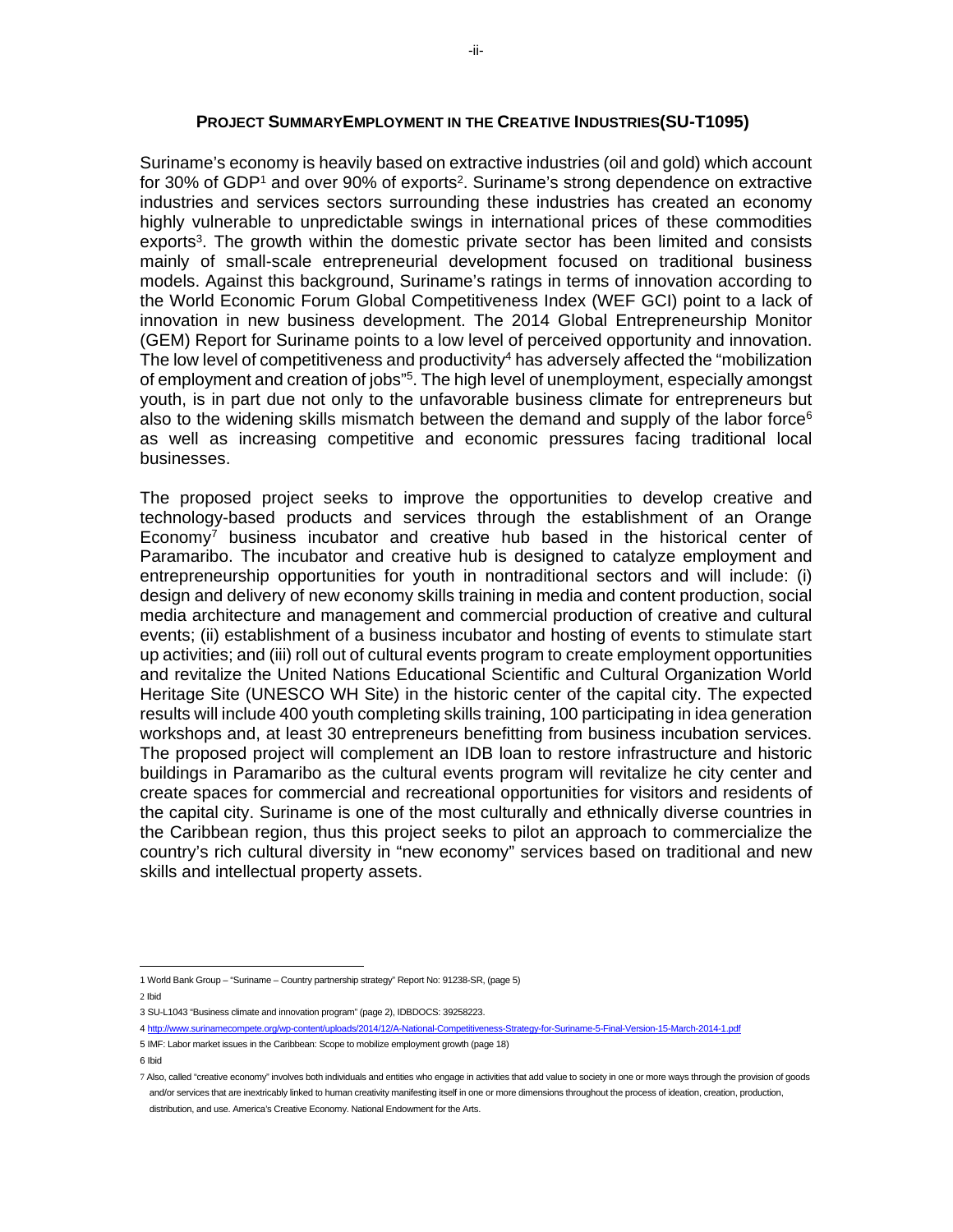#### **ANNEXES**

ANNEX I Results Matrix

ANNEX II Budget Summary

#### **APPENDICES**

Draft Resolution

## **AVAILABLE IN THE TECHNICAL DOCUMENTS SECTION OF MIF PROJECT INFORMATION SYSTEM**

| ANNEX III       | Detailed Budget                                                                                  |
|-----------------|--------------------------------------------------------------------------------------------------|
| <b>ANNEX IV</b> | Diagnostic of Needs of the Executing Agency (DNA) [includes Integrity Due Diligence<br>Analysisl |
| <b>ANNEX V</b>  | Reporting Requirements and Compliance with Milestones and Fiduciary Arrangements                 |
| ANNEX VI        | <b>Procurement Plan</b>                                                                          |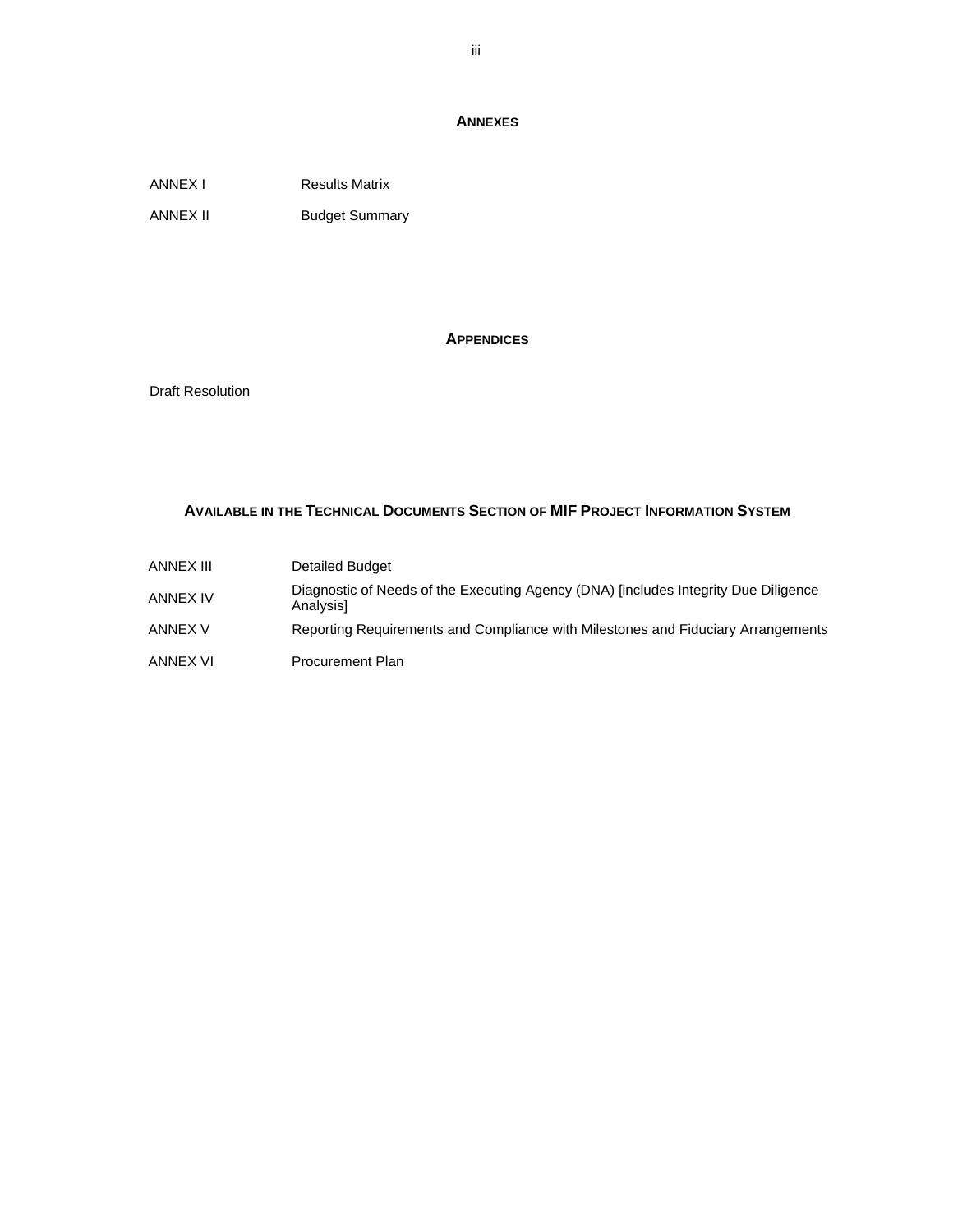#### **ACRONYMS AND ABBREVIATIONS**

| <b>DNA</b>    | Diagnostic of Executing Agency Needs                    |
|---------------|---------------------------------------------------------|
| <b>GLR</b>    | Grafisch Lyceum Rotterdam                               |
| <b>GCI</b>    | <b>Global Competitive Index</b>                         |
| <b>GEM</b>    | <b>Global Entrepreneurship Monitor</b>                  |
| IDB           | Inter-American Development Bank                         |
| <b>IIC</b>    | Inter-American Investment Corporation                   |
| MIF           | Multilateral Investment Fund                            |
| TBL           | <b>Stichting The Back Lot</b>                           |
| <b>UNESCO</b> | <b>Educational Scientific and Cultural Organization</b> |
| <b>WEF</b>    | <b>World Economic Forum</b>                             |
| WН            | World Heritage                                          |
|               |                                                         |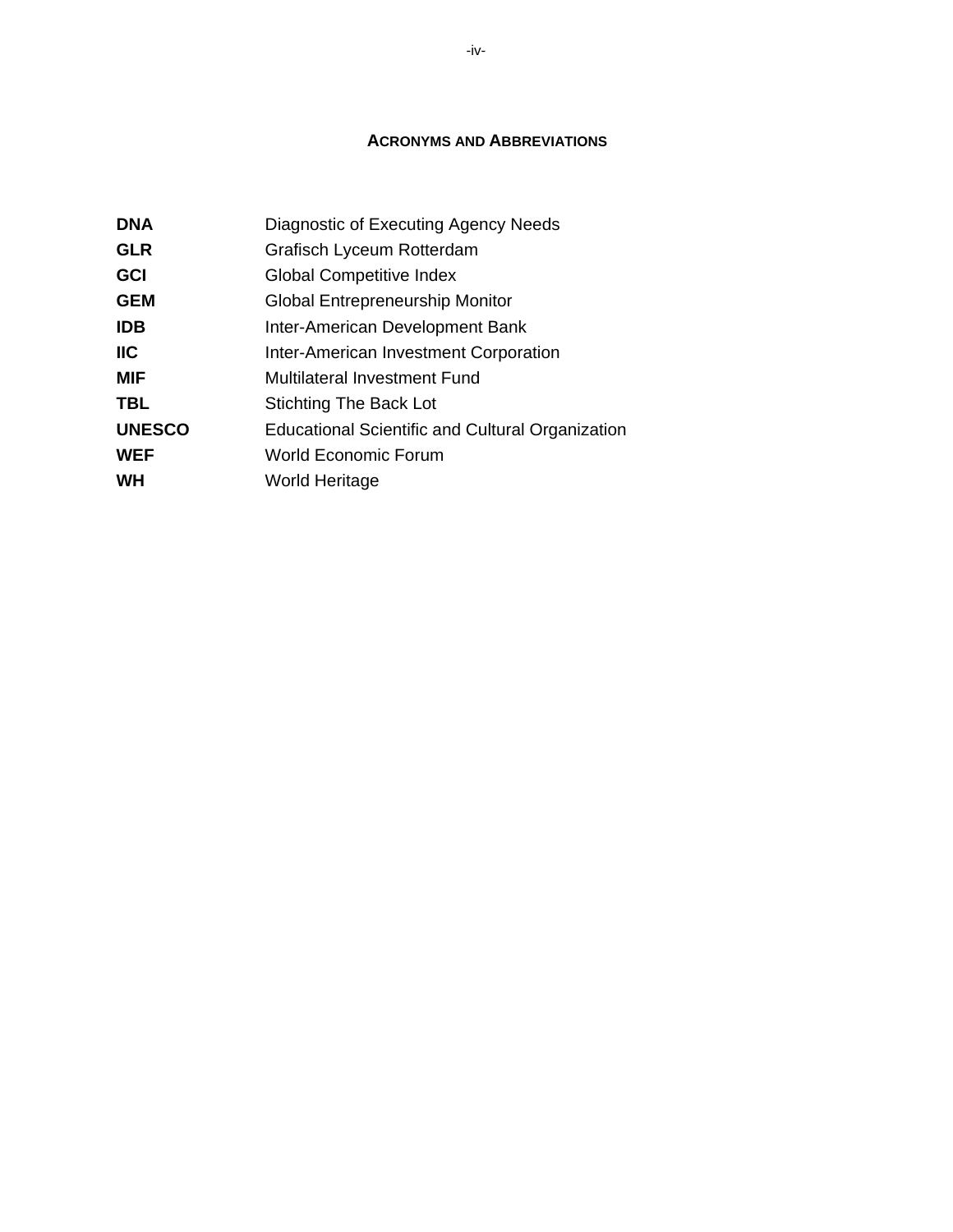### **PROJECT INFORMATION**

#### **SURINAME EMPLOYMENT IN THE CREATIVE INDUSTRIES (SU-T1095)**

| <b>Country and</b><br><b>Geographic Location:</b>                          | Suriname, Paramaribo                                                                                                                                                                                                                                                                                                                                                                  |                |          |  |  |
|----------------------------------------------------------------------------|---------------------------------------------------------------------------------------------------------------------------------------------------------------------------------------------------------------------------------------------------------------------------------------------------------------------------------------------------------------------------------------|----------------|----------|--|--|
| <b>Executing Agency:</b>                                                   | Stichting The Back Lot (TBL)                                                                                                                                                                                                                                                                                                                                                          |                |          |  |  |
| <b>Focus Area:</b>                                                         | Knowledge Economy                                                                                                                                                                                                                                                                                                                                                                     |                |          |  |  |
| <b>Coordination with</b><br><b>Other Donors/Bank</b><br><b>Operations:</b> | Bank Operations: Business Climate and Innovation Program (SU-<br>L1043) and Paramaribo Urban Rehabilitation program (SU-L1046).<br>Catalyzing Regional Innovation and Diaspora Investment in the Start<br>Up Eco System BA-T1047. Other Donors: The Dutch Embassy in<br>Suriname.                                                                                                     |                |          |  |  |
| <b>Project Beneficiaries:</b>                                              | 400 disadvantaged youth 18-30 years old (who have finished high<br>school or are high school dropouts interested in pursuing a certification<br>program); 100 youth that will participate in the ideathon startup event;<br>and 30 entrepreneurs (startups at ideation or startup phase of which<br>10 will complete 12-month incubation program and start commercial<br>activities). |                |          |  |  |
| Financing:                                                                 | <b>Technical Cooperation:</b>                                                                                                                                                                                                                                                                                                                                                         | US\$ 898,000   | 38<br>℅  |  |  |
|                                                                            | <b>TOTAL MIF FUNDING:</b>                                                                                                                                                                                                                                                                                                                                                             | US\$ 898,000   |          |  |  |
|                                                                            | Counterpart:                                                                                                                                                                                                                                                                                                                                                                          | US\$ 1,435,000 | 62<br>%  |  |  |
|                                                                            | Co-financing (if available; include a<br>separate line for IDB Co-financing if<br>applicable):                                                                                                                                                                                                                                                                                        |                |          |  |  |
|                                                                            | <b>TOTAL PROJECT BUDGET:</b>                                                                                                                                                                                                                                                                                                                                                          | US\$ 2,333,000 | 100<br>℅ |  |  |
| <b>Execution and</b><br><b>Disbursement Period:</b>                        | 36 months of execution and 42 months of disbursement period.                                                                                                                                                                                                                                                                                                                          |                |          |  |  |
| <b>Special Contractual</b><br><b>Conditions:</b>                           | Special conditions precedent to first disbursement will be: (i)<br>Identification of Project Coordinator; (ii) Agreement with Dutch<br>Embassy for resourcing the Incubator; and (iii) partners are in<br>negotiation for private funding and with banks.                                                                                                                             |                |          |  |  |
| <b>Environmental and</b><br><b>Social Impact Review</b>                    | This operation was screened and classified as required by the IDB's<br>safeguard policy (OP-703) on June 7, 2017. Given the limited impacts<br>and risks, the proposed category for the project is C.                                                                                                                                                                                 |                |          |  |  |
| Unit responsible for<br>disbursements                                      | COF/CSU                                                                                                                                                                                                                                                                                                                                                                               |                |          |  |  |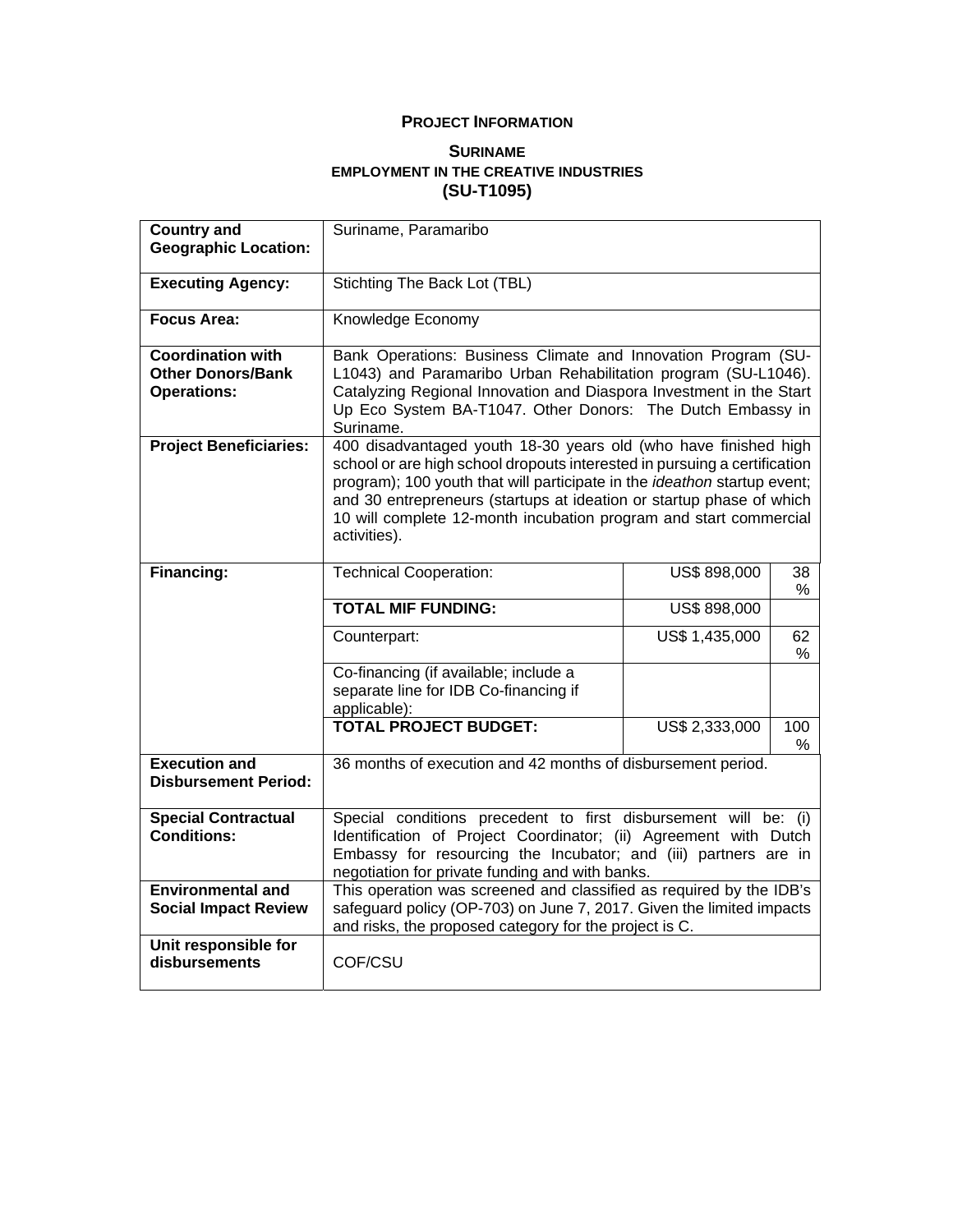### **I. The Problem**

#### **A. Problem Description**

- 1.1. Suriname has a large youth population with high levels of unemployment and few job prospects outside of extractive industries and businesses serving the small domestic market. Currently 42% of Suriname's population is under the age of 258, but youth unemployment is roughly double the national average at  $24\%^9$  and is expected to deteriorate further given the current economic downturn due to collapse in international pricing of the country's commodity exports. Suriname's economy is heavily based on the extractive industries (oil and gold), which accounts for 30% of GDP<sup>10</sup> and over 90% of exports11. Suriname's strong dependence on the extractive  $industry$  and services sectors<sup>12</sup> surrounding these industries has created an economy highly vulnerable to unpredictable swings in international commodity prices13. Thus far, the domestic private sector has "mostly developed around the extractive sectors with limited spillovers onto the local economy<sup>-14</sup>. Outside of the extractive industries that dominate private sector investment and growth, there has been limited and mainly small-scale entrepreneurial development focused on traditional business models such as retail and distribution, construction, transportation and other services.<sup>15</sup> Suriname ranks unfavorably in: Doing Business Survey 2017 (158 out of 19016), WEF GCI (110 out of 14417), and most conditions in the entrepreneurial framework of the 2014 GEM report<sup>18</sup>.
- 1.2. Suriname requires some form of targeted intervention to catalyze relevant employment and entrepreneurial activities for youth. In examining potential opportunities, two factors are worth noting: firstly, Suriname's ratings in terms of innovation according to the WEF GCI point to a lack of innovation in new business development, in part due to a lack of program and institutional support for startups and particularly dynamic startups. There are at present no incubators, formal mentoring programs, or seed investment facilities that are accessible to local startups. Secondly, according to the 2014-2015 WEF report Suriname ranks 2.6 out of 719 for innovation as well as company spending on R&D transfer; this places Suriname in the 123<sup>rd</sup> out of 144<sup>th 20</sup> in the Innovation and Sophistication sub-index. Additionally,

 $\overline{a}$ 

<sup>8</sup> http://www.indexmundi.com/suriname/demographics\_profile.html (accessed June 5, 2017)

<sup>9</sup> https://tradingeconomics.com/suriname/unemployment-youth-total-percent-of-total-labor-force-ages-15-24-wb-data.html</u> based on World Bank data (accessed June 5, 2017)

<sup>10</sup> World Bank Group – "Suriname – Country partnership strategy" Report No: 91238-SR, (page 5)

<sup>11</sup> Ibid

<sup>12</sup> Trade and transport activities surrounding the extractive industry accounts for 50 percent of GDP. World Bank Group – Suriname – Country partnership strategy. Report No: 91238-SR, (page 5).

<sup>13</sup> SU-L1043 "Business climate and innovation program" (page 2), IDBDOCS: 39258223.

<sup>14</sup> World Bank Group –Suriname – Country partnership strategy. Report No: 91238-SR, (page 5)

<sup>15</sup> Compete Caribbean Private Sector Assessment Report 2014

<sup>16</sup> World Bank: Doing Business report: Suriname 2017

<sup>17</sup> http://reports.weforum.org/global-competitiveness-report-2014-2015/economies/#indexId=GCI&economy=SUR

<sup>18</sup> Global Entrepreneurship Monitor: Suriname 2014 report

<sup>19</sup> http://reports.weforum.org/global-competitiveness-report-2014-2015/economies/#economy=SUR and http://www3.weforum.org/docs/GCR2014-15/Suriname.pdf (accessed June 28, 2017)

<sup>20</sup> http://reports.weforum.org/global-competitiveness-report-2014-2015/economies/#economy=SUR (accessed June 28, 2017)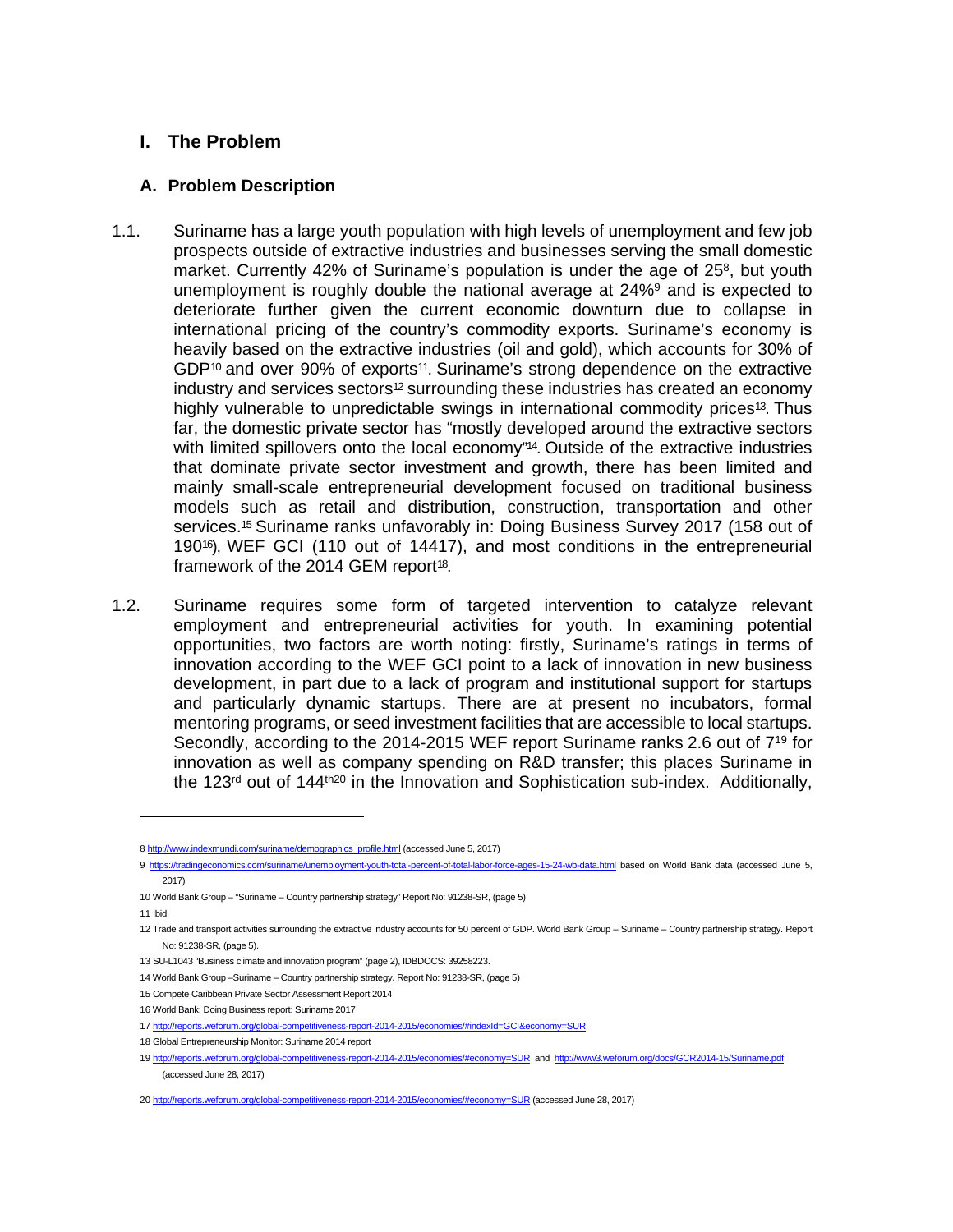the 2014 GEM Report for Suriname points to a low level of perceived opportunity and innovation for entrepreneurship<sup>21</sup>. The low level of competitiveness and productivity<sup>22</sup> that characterize activity in the domestic private sector has been adverse for the "mobilization of employment and creation of jobs"23. The high level of unemployment, especially amongst youth, is due in part to the widening skills mismatch between the demand and supply of the labor force<sup>24</sup> as well as increasing competitive and economic pressures facing traditional local businesses.

1.3. To address the challenge of viable opportunities for the country's youth, it is necessary to examine options outside of the extractive industries sector and the current business models that are prevalent in other sectors of the economy. The creative industries represent untapped economic potential, and make a positive contribution to the innovation economy and other sectors of the economy through supply chain effects. The sector can provide new employment opportunities. The creative sector is a major source of dynamism for the economies of the Americas, growing rapidly with the potential to generate creativity, innovation and enterprises across a wide range of activities<sup>25</sup>. Recognizing Suriname's diversity and close (but under leveraged) cultural and economic ties to the Netherlands, since 2002, TBL has been seeking to develop commercial opportunities in film, multimedia and other ICTbased content targeting youth. Leveraging their experience in film and media, TBL has catalyzed creative economy opportunities particularly in film production to Suriname. Recognizing the opportunities to broaden and deepen scope, TBL has proposed an intervention to provide training, business support and employment opportunities in ICT-based and other creative sectors targeting youth from the historic cultural center of the country's capital city, home to approximately 66% of the population26.

## **II. The Innovation Proposal**

#### **A. Project Description**

- 2.1. **Project's objective**. The project seeks to develop an innovative approach to support employment and grow creative, technology-based businesses in Suriname by building the skills base of youth.
- 2.2. **Proposed solution.** This creative economy hub (named "the hotspot") will deliver a blend of technical training in film and multimedia skills, early stage entrepreneurial support, and the economic transformation of Paramaribo's city center through the delivery of an ongoing program of creative and cultural training, business support and events. This bold intervention will be led by TBL, a small but vibrant NGO specializing in film and multimedia training and production for youth. TBL has partnered with organizations and embassies, foreign film production and TV stations to produce youth TV productions, films that have been entered in 15 international film festivals and special educational film programs.

 21 GEM report 2014 Suriname

<sup>22</sup> http://www.surinamecompete.org/wp-content/uploads/2014/12/A-National-Competitiveness-Strategy-for-Suriname-5-Final-Version-15-March-2014-1.pdf

<sup>23</sup> IMF: Labor market issues in the Caribbean: Scope to mobilize employment growth (page 18) 24 Ibid

<sup>25</sup> The Economic Impact of the Creative Industries in the Americas. Oxford Economics. July 2014

<sup>26</sup> http://www.indexmundi.com/suriname/demographics\_profile.html (accessed June 5, 2017)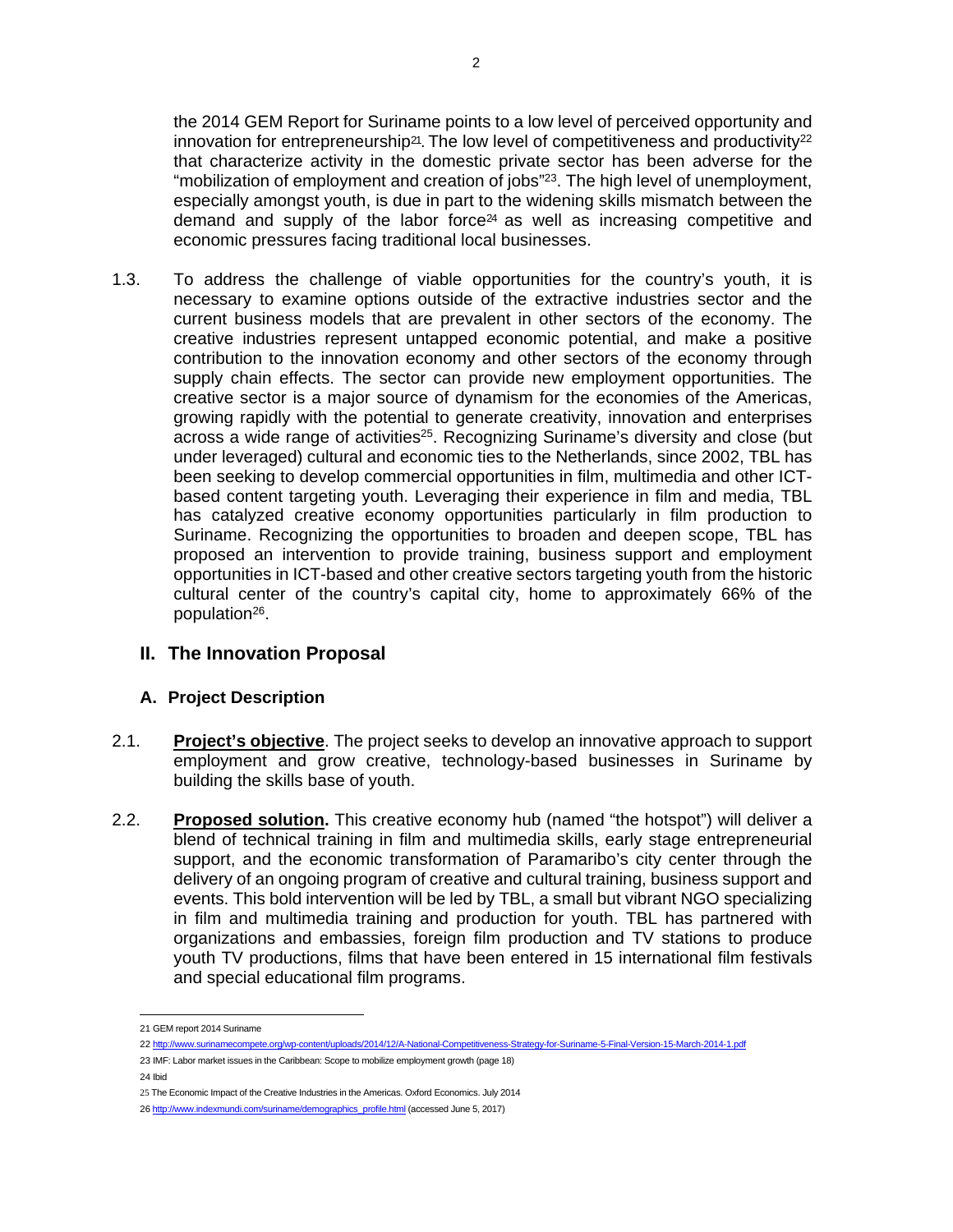- 2.3. This project will connect youth with viable opportunities in emerging niche markets connected to the creative industries' sector through igniting business opportunities through events that leverage Suriname's rich cultural diversity<sup>27</sup> and close ties to the Netherlands.
- 2.4. The hotspot's location within Paramaribo is a direct compliment to the Government of Suriname's US\$20 million investment in rehabilitating historic buildings which is required to retain UNESCO WH Site's designation. These physical upgrades will serve as the primary location for roll out of a program of activities, events, and learning geared towards transitioning business orientation and employment opportunities for the youth population from extractive industries and dated business models to new economy activities. The location and operations of the hot spot will catalyze and start business and recreational activities leveraging investments in the physical infrastructure and converting this location in Paramaribo to a locus of creativity and knowledge economy development.
- 2.5. TBL will blend international models for training and business incubation with the unique cultural opportunities and context presented in Suriname. In this regard, the project will finance (i) training in new economy skills (ii) commercial development and delivery of cultural and creative content; and (iii) the establishment of a business incubator. TBL, together with other partners, will focus on fostering the commercialization of creative and cultural products and content through digitization and language and cultural ties that link Suriname with the market in Dutch speaking Netherlands and Belgium. The partners in this solution, led by TBL, will collaborate to bring together international experience and models for business and specifically, creative economy startups, cutting edge technology and multimedia training, linkages with potential export channels in the Netherlands and state of the art infrastructure and facilities -- all elements that are required to support development of new innovative knowledge economy businesses.
- 2.6. **Innovation**. The proposed project will be the first intervention in Suriname that will provide a platform for the creative and cultural industries, as well as supporting the country's first incubator based on the Orange Grove Athens<sup>28</sup> model for commercialization of products and services. Caribbean countries have identified creative industries as a platform that leverages inherent and unique cultural assets for export. However, Suriname has a unique advantage in this area of development given the shared language, cultural and commercial ties with a relatively large and wealthy market in the Netherlands.
- 2.7. By bringing together expertise in multimedia content, technology and business incubation for creative economy businesses, the creative hub is envisaged as a new approach to generating employment and growing creative technology driven businesses targeting youth in the region. The envisioned spin-off entails the following: (i) linkages between enterprises in the Netherlands and entrepreneurs and companies in Suriname to offer services (such as outsourcing) as well as other

 27 Population of Suriname is ethnically diverse, the main ethnic groups are: 27% Hindustani, 22% Maroon, 16% Creole, 13 Javanese and 13 Mixed. Caribbean Development Bank. Country Strategy: The Republic of Suriname 2014-2018.

<sup>28</sup> Orange Grove: https://startupjuncture.com/2013/11/29/orange-grove-athens/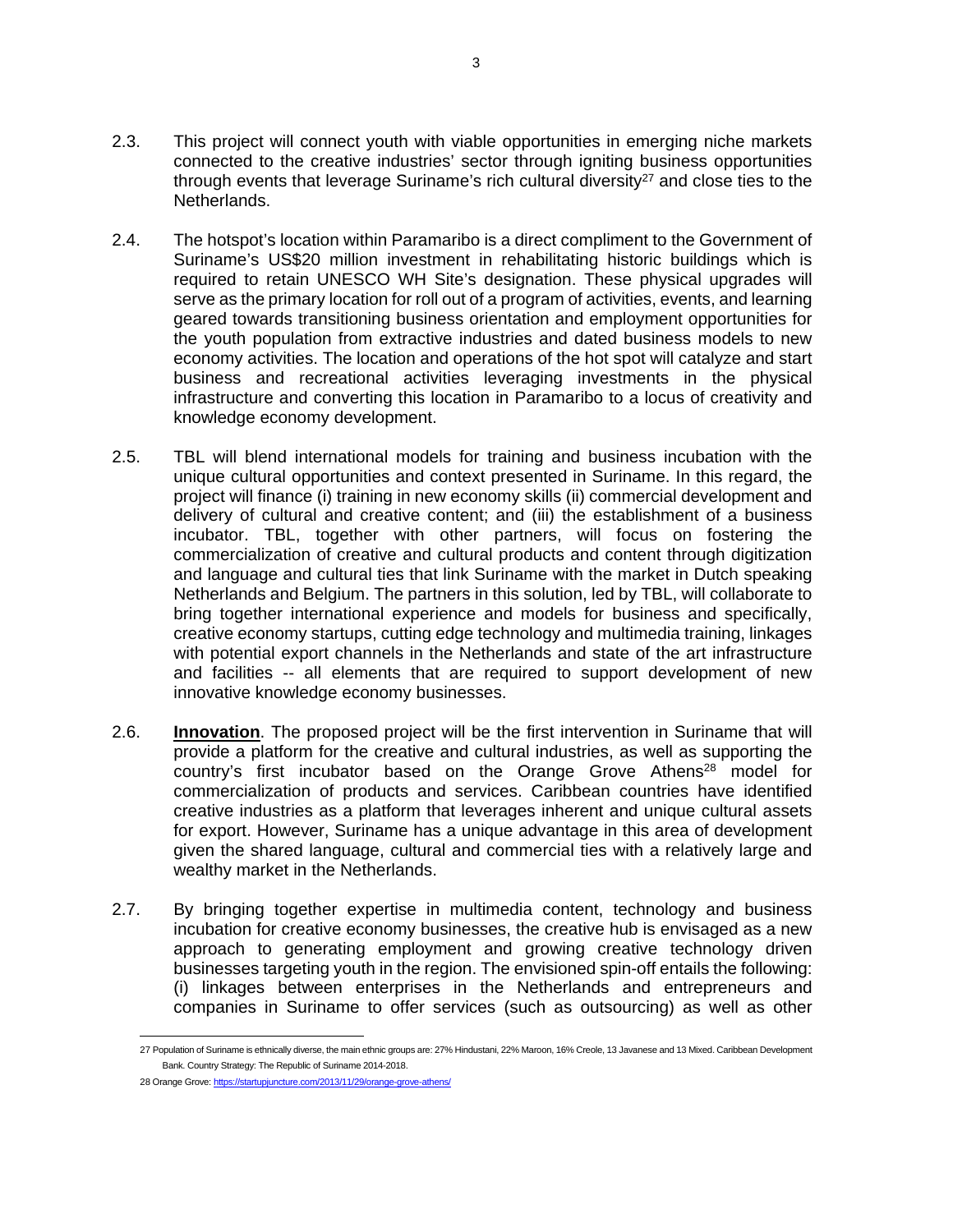business opportunities; (ii) the development of regional and international partners; and (iii) a more defined cultural identity for Suriname. The cultural identity will help develop the untapped tourism sector and help develop international but also local tourism. To date, tourists visit Suriname mainly to partake in activities away from Paramaribo (specifically eco-tourism) $29$ . This project would be an opportunity to promote cultural tourism in the city center; to help preserve and promote the local cultures and natural heritage30.

#### 2.8. **Component I: Building an Enabling Framework (MIF: US\$104,500; Local Counterpart: US\$1,042,500)**

The objective of this component is to establish the alliances, platforms and materials to successfully deliver the program for youth training, start up support, and cultural activities. TBL will set up a hot spot including training facilities, business incubation spaces and a multimedia studio in a designated building to be refurbished within the historic center. The hot spot will be designed and outfitted as a multipurpose space to house technical training, early stage entrepreneurs, temporary workspace and the hosting of a broad range of cultural events such as film screenings, art exhibits, live performances, food festivals, poetry and book readings, and music. These events will attract both visitors/tourists as well as residents of Paramaribo's dense residential community. This site is envisaged as the anchor for the development and scaling of creative economy activities in Paramaribo. The decision to locate the facility in the capital city's historic district is to complement the physical upgrade to this site by catalyzing the development and commercialization of creative content.

- 2.9. TBL will lead the development of curricula for professional entry level programs in media technology, the business applications and management of social media, and the production and monetization of creative and cultural events. In this regard TBL has previously worked with the NATIN<sup>31</sup> vocational school and the Grafisch Lyceum Rotterdam (GLR) to set up a four-year program for audiovisual productions which is currently certified by the Ministry of Education and the GLR. For this project, a shortened curriculum for certification as an entry level junior media technician will be developed to facilitate intake of lower income high school graduates who may not have achieved full certifications or have access to the funding required to enter a formal tertiary program.
- 2.10. Both the social media and the cultural events production curricula represent new skills directly related to creative and knowledge economy opportunities. TBL will leverage the knowledge and experience of industry leaders such as UsMedia (Dutch creative digital agency) and the Dutch Film Academy to embed global practice into the structure and training of content in these innovative areas in a program developed for the socio-economic realities of Suriname. For all training programs, TBL will leverage its partnerships with international institutions to pursue some level of international industry certification for the trainees.
- 2.11. This ambitious and potentially transformative initiative requires the participation, engagement and coordination of a broad range of actors and stakeholders. Building

 29 SU-L1046 – Paramaribo Urban Rehabilitation program (IDBDOCS: 40711954)

<sup>30</sup> IDB, (2007), "Cultural Industries in Latin America and the Caribbean: Challenges and Opportunities"

<sup>31</sup> NATIN has other 17 technical streams such ICT, electricity, pharmacy, medical and chemical analysts, and green agriculture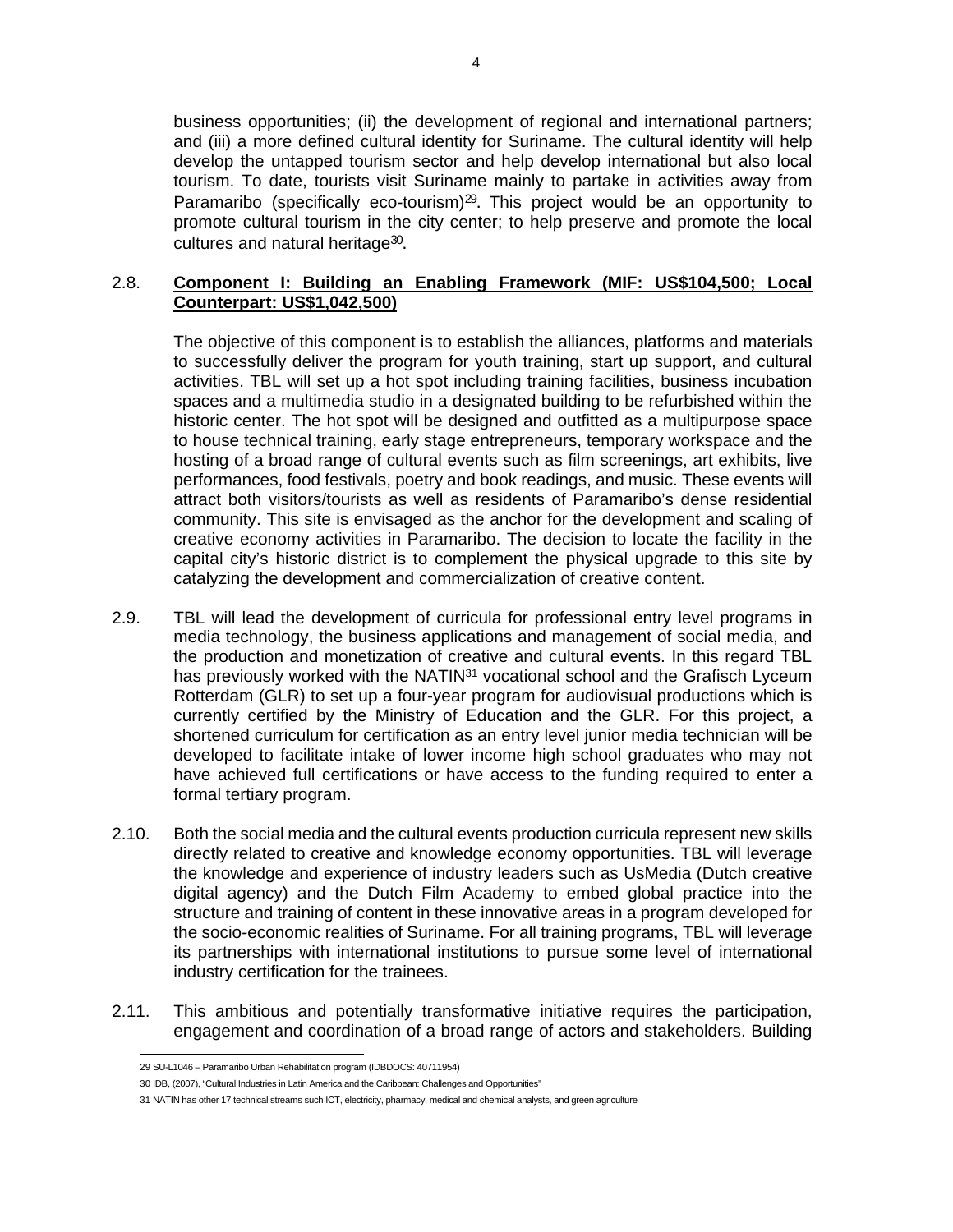the required alliances, operational frameworks and securing the contribution to a shared vision for the hotspot is a key success factor of the intervention and has been included as a specific element of the project. Executive producers, supervised by the Proiect Director, will oversee the different event clusters, the coordination of the stakeholders involved in each specific cluster, and will execute the daily management responsibilities. In addition, this component will provide resources for the development and roll out of a strategic business plan to secure the sustainability and scaling of the hotspot's operations and impact beyond the period of MIF and counterpart investment in this project. The staff providing support in the hotspot will include trainers, facilitators, and coaches.

#### 2.12. **Component II: Skills Development (MIF: US\$585,800; Local Counterpart: US\$367,500)**

This objective of this component is to provide youth with the adequate skills necessary for jobs that will respond to the demand of the creative economy as well as to catalyze thinking about new business activities through the delivery of support to youth with business ideas so that they can develop viable startups.

- 2.13. *Youth training***.** Under the technical training program, three different tracks will be available for the youth so that they may improve prospects for employment or selfemployment in creative economy business as an alternative to the traditional economy. Training will be delivered to youth who lack financial resources, academic certification or support to enter formal tertiary education institutions. Six-month programs will be focused on new economy skill sets, specifically multimedia production, social media architecture and commercial and technical production of creative/cultural events. Youth will be prepared in a short period for employment in film production (camera, editing, lights and sound), content development, and web design. All tracks will include personal and life skills development training using the methodology that TBL developed in a previous MIF project, Youth Job Skills Training "Powered" (ATN/ME-13985-SU), that responds to employer demand for workers in IT. The training will last six months and will include an internship two days a week to build the capabilities and skills needed for youth to fit successfully in work environments. At least 80 hours of life skills will be interwoven in the training to reduce attrition and improve the likelihood of finding employment. The cohorts will be comprised of 12 to provide appropriate attention to the youth.
- 2.14. *Incubator development.* The Orange Grove in Suriname will be based on the Orange Grove Athens model developed by the Dutch Embassy in Greece to stimulate innovative business development in a difficult economic climate. The incubator will provide selected entrepreneurs with a shared working space and access to management skills, financial and legal advice, training, seminars and technical advice as well as coaching. These services will be delivered via a combination of locally based and foreign (Dutch speaking) experts and universities coordinated by TBL. Participating entrepreneurs will be selected by an Advisory Board comprised of local business men and women and Dutch entrepreneurs.
- 2.15. In addition, fundraising and crowdfunding activities will be carried out to raise funds for seed capital for the entrepreneurs, and several *ideathon* business startup events will be hosted for youth to ignite thinking on innovative ideas and competition for available spaces. The coordinator of a parallel MIF-financed business incubation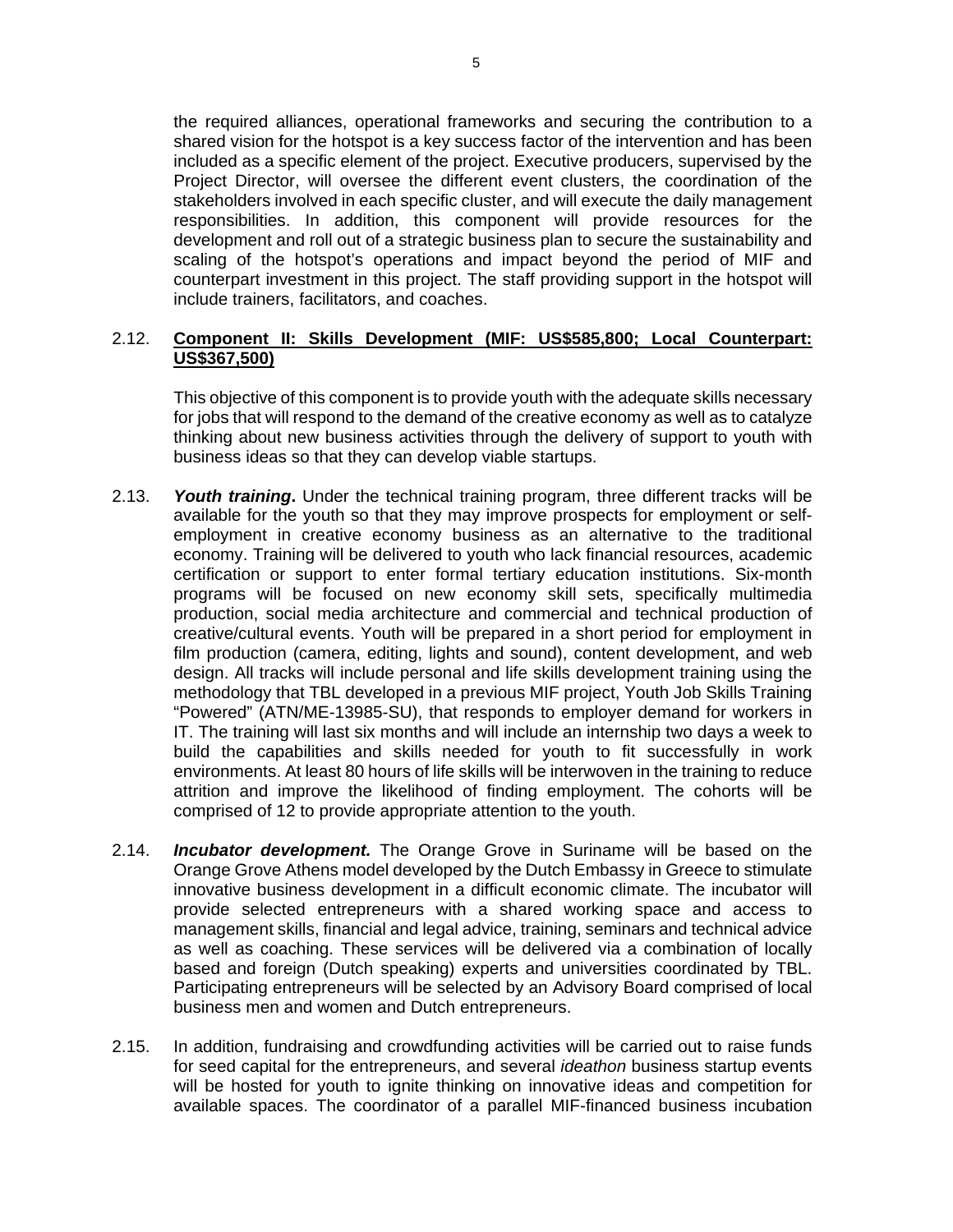model, The Entrepreneurship Network (TEN) Habitat (ATN/ME-15804-BA), will also inform the design of operations and activities in business incubation in Suriname based on ongoing dialogue between respective technical leads for the Suriname and Barbados-based regional incubation models.

2.16. *Cultural events.* The cultural events are a key synergy between the project and the Urban Rehabilitation loan in the historic center of Paramaribo. The events will be the draw and engage both locals and overseas visitors in a broad range of interactive creative industry activities at the UNESCO WH site in the capital city. At this juncture, activities are expected to include multimedia, theatre, visual arts, culinary arts festivals, music, dance, open air screening of films, among others, all delivered against the background of Paramaribo's refurbished historical center effectively fusing the rich history and contemporary cultural and creative plurality that characterizes Suriname. These activities will help generate revenue and jobs for youth participating in skills training and will transform and reenergize tourism in the city center.

#### 2.17. **Component III: Strategic Communication (MIF: US\$68,000; Local Counterpart: US\$25,000)**

The objective of this component is to brand and market the hotspot to selected participants, youth interested in training, residents and visitors and youth interested in starting and growing a creative economy business as well as a range of existing and potential project partners and donors to ensure sustainability and scaling beyond the period of MIF investment.

2.18. This component will also support the design and management of social media promotion and digital channels to facilitate commercial transactions with businesses and citizens in the Netherlands that have an interest in supporting the program or utilizing the skills of trainees and purchasing/subscribing for access to cultural and creative digital content.

#### **B. Project Results, Measurement, Monitoring and Evaluation**

- 2.19. The key indicators targeted in the project's results matrix include the following: (i) 400 youth who complete training (CRF110100), (ii) 290 youth provided with labor intermediation support, (iii) a 50% job insertion rate for trainees (CRF 310200), and (iv) 10 viable startups graduated from the incubator (CRF 230300). The project will also track the monetization of creative and cultural events and the level of participation in these events by trainees.
- 2.20. The Executing Unit, led by a project coordinator, will collate and monitor the key indicators set out in the Results Matrix. In addition, progress will be reported and monitored via the semiannual and final reports in MIF's Project Status Report System (PSR), An independent mid-term evaluation of the intervention will also be conducted to assess progress and define mechanisms to deepen positive outcomes and impact while addressing challenges and risks arising in project implementation.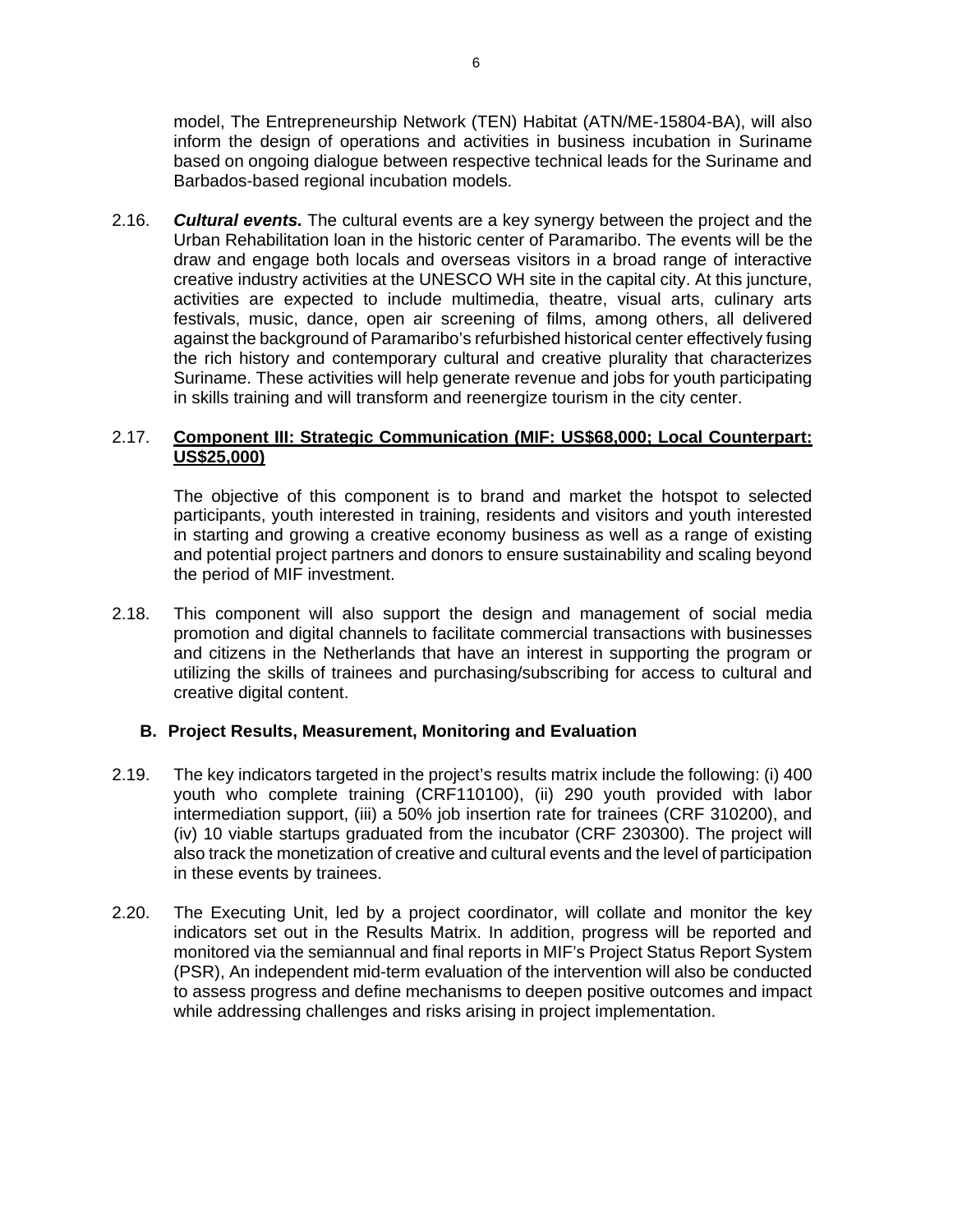### **III. Alignment with IDB Group, Scalability, and Risks**

#### **A. Alignment with IDB Group**

3.1. The project is well-aligned with the IDB Suriname Country Strategy (2016-2020) as it places emphasis on enhancing productivity and diversification of the economy by improving the business climate and seeking opportunities to create a greater space for the growth of the private sector<sup>32</sup>. The project is also aligned with the Business Climate and Innovation program (SU-L1043) which gives special attention to competitiveness and economic diversification, specifically through the improvement of business climate, legal and institutional framework<sup>33</sup>; and the Paramaribo Urban Rehabilitation Program (SU-L1046) focused on the socio-economic revitalization of Paramaribo combining strategic urban infrastructure, social and economic interventions to attract new businesses<sup>34</sup>. The proposed project is also aligned with the Update to the Institutional Strategy (UIS) 2010-2020 (AB-3008) and the following development challenges: (i) social inclusion and equality, by focusing on the economic development of Paramaribo downtown area which will increase employment opportunities; and (ii) improving productivity and innovation<sup>35</sup> with the development of an orange economy hub.

#### **B. Scalability**

3.2. The US \$20M IDB financed investment by the Government of Suriname in the UNESCO WH site in Paramaribo's historic district is an investment in revitalizing commercial activity for locals and visitors to Suriname's capital city. The hotspot will ignite activity and business to complement and leverage this investment and is expected to expand over time. In addition, scaling potential is anchored on the strong commercial, language and cultural ties between Suriname and the Netherlands, which given its population of over 17 million, represents a significant market for digital and creative content. The creative sector is a worldwide fast-growing economic sector that holds great potential for developing countries, direct impacts on value added, employment and exports doubled over the last decade<sup>36</sup>. Scaling of the intervention via export of content, services and talent to the Netherlands is further facilitated through the direct participation and investment of Dutch partners in the project: UsMedia, the Dutch Embassy and Cam-A-Lot, as well as TBL's own network of partnerships with creative industry enterprises across Europe. The proposed intervention will also be connected to the MIF TEN Habitat project in the creation of the Caribbean innovation community to help connect key players in the ecosystem. With these ecosystem-building activities and the overall potential of the creative industry sector across the Caribbean, the environment will be more conducive for the replicability of this model in other countries.

35 Ibid

 32 Suriname Country Strategy 2016-2020 (IDBDOCS: 40751307, page 14 & 15)

<sup>33</sup> SU-L1043 Business climate and innovation program (page 2), (IDBDOCS: 39258223)

<sup>34</sup> SU-L1046 Paramaribo urban rehabilitation program (IDBDOCS: 40711954)

<sup>36</sup> UNESCO/UNDP 2013. The creative economy report 2013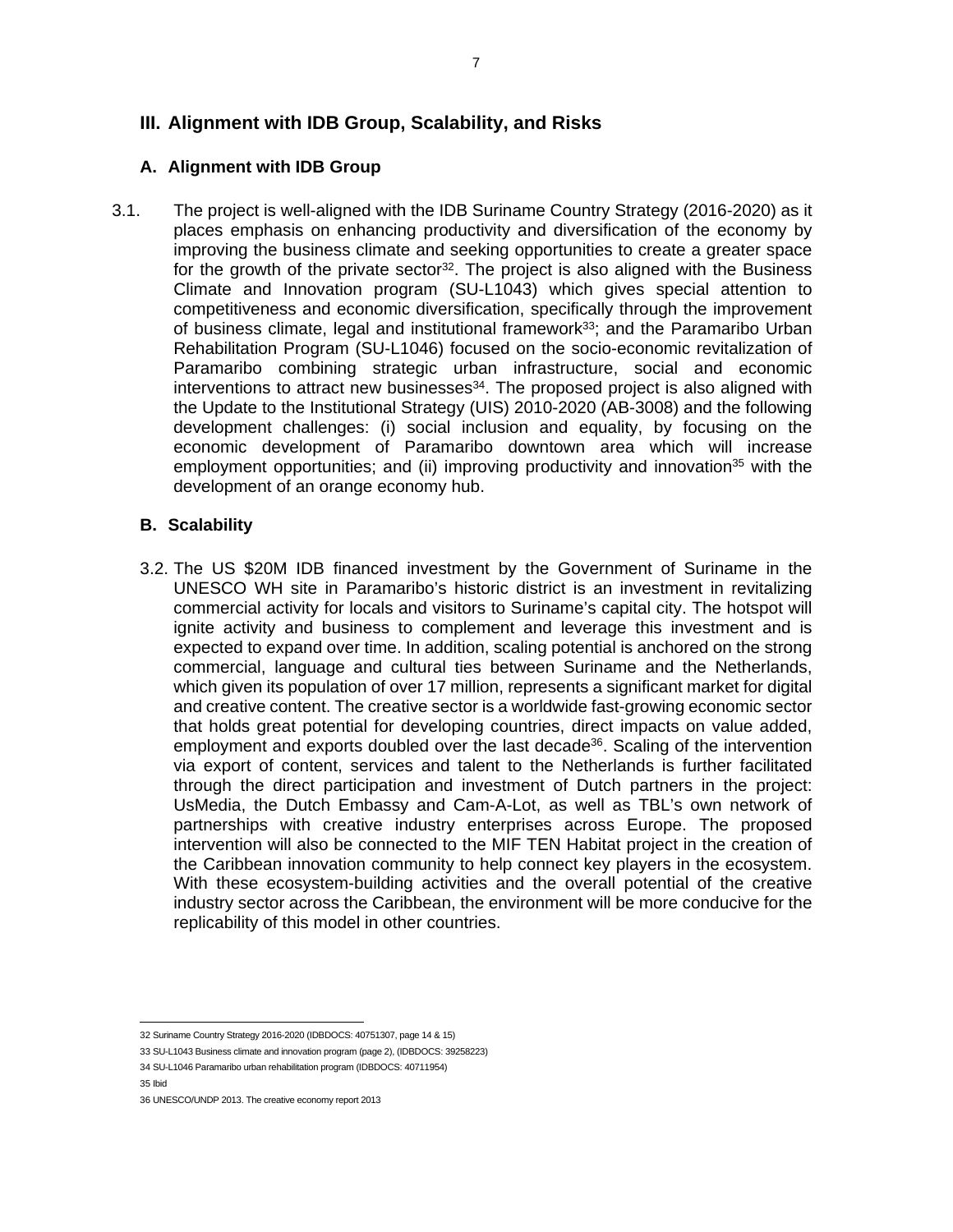#### **C. Project and Institutional Risks**

- 3.3. Delays in building rehabilitation. The building that will house the hot spot could take more time than planned to rehabilitate and project activities could be delayed. This risk will be mitigated in part by initiating the training activities in the premises currently occupied by TBL. The incubator and the studio will be set up at a later stage; therefore, any temporary delays in the readiness of the building will not have an immediate impact on project execution.
- 3.4. The country's economic situation does not improve in the short run, negatively impacting the commercialization as well as the consumption of products and services offered by the cultural events that will take place in the city center. Although not an ideal situation, this risk will be mitigated by leveraging commercial channels in the Netherlands. In addition, funds for seed capital will be raised through sponsors and crowdfunding efforts for the start-ups housed in the incubator.
- 3.5. Project financing is dependent on a diverse range of stakeholders. The risk is that there is inadequate coordination between partners and lack of synchronization between activities, funding and partners. The key mitigation of this risk is the programming of specific activities and resources in the proposed project to manage and coordinate the various activities/partners throughout the life of the intervention allowing TBL to ensure that these critical partners, resources and activities are coordinated and synchronized.

### **IV. Budget Instrument and Proposal**

4.1. The project has a total cost of US\$2,333,000, of which US\$898,000 (38%) will be provided by the MIF via a non-reimbursable technical co-operation, and US\$1,435,000 will be contributed by the counterpart, which will come from TBL as well as other project partners such as the Dutch Embassy in Suriname and Cam-A-Lot.

| <b>Project Components</b>                             | <b>MIF</b> | Counterpart | <b>Total</b> |
|-------------------------------------------------------|------------|-------------|--------------|
| Component 1: Building an Enabling Framework           | 104,500    | 1,042,500   | 1,147,000    |
| Component 2: Skills Development                       | 585,800    | 367,500     | 953,300      |
| Component 3: Strategic Communication and<br>Knowledge | 68,000     | 25,000      | 93,000       |
| <b>Project Administration</b>                         | 99,600     | O           | 99,600       |
| Mid Term Evaluation                                   | 15,000     | 0           | 15,000       |
| <b>Ex Post Reviews</b>                                | 10,000     | 0           | 10,000       |
| Contingencies                                         | 15,100     | 0           | 15,100       |
| <b>Grand Total</b>                                    | 898,000    | 1,435,000   | 2,333,000    |
| % of Financing                                        | 38%        | 62%         | 100%         |

## **V. Executing Agency (EA) and Implementation Structure**

**A. Executing Agency(s) Description**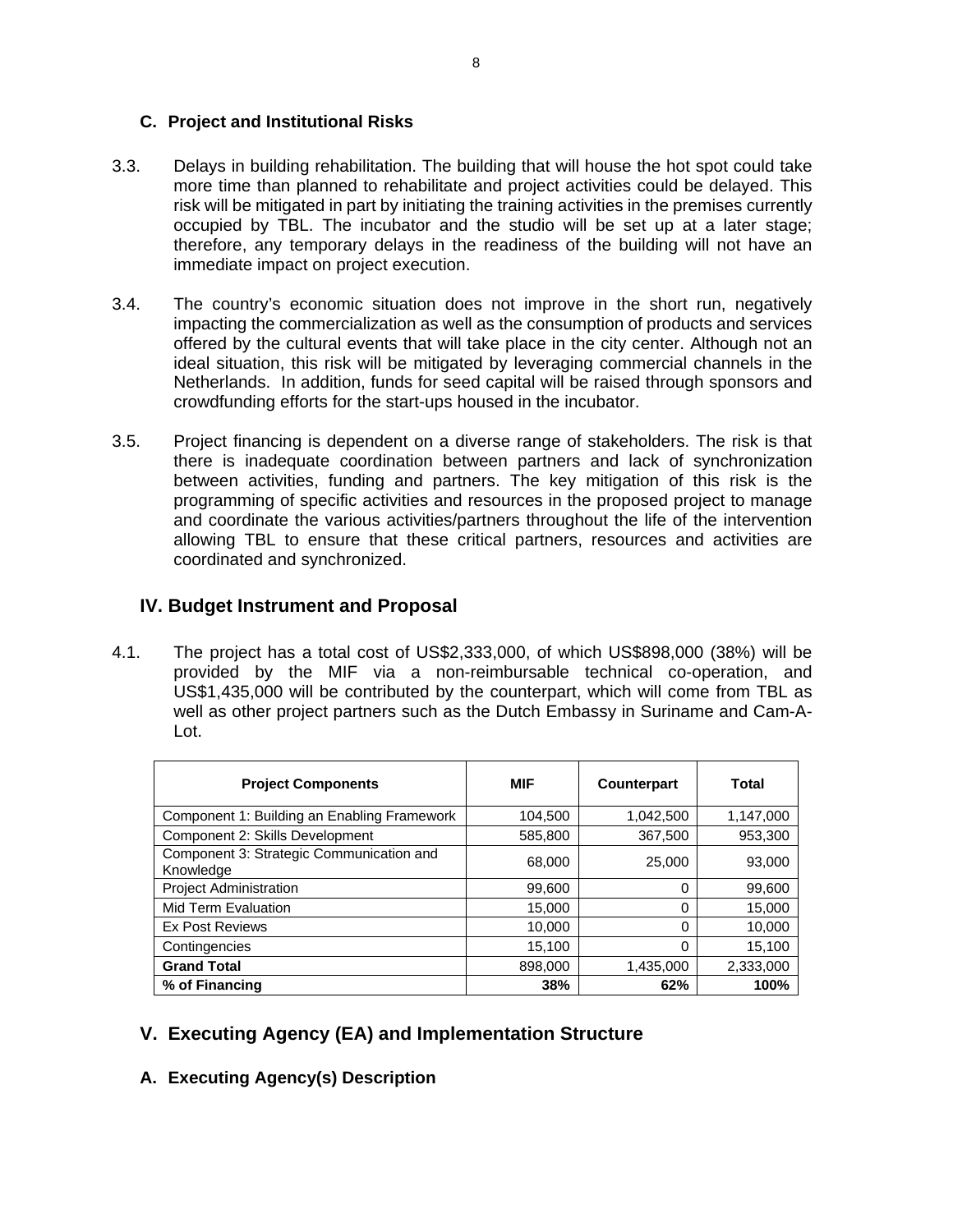- 5.1. Stichting The Back Lot (TBL) will be the Executing Agency of this project and will sign the agreement with the IDB. TBL was established in 2002 and is best characterized as a foundation focused on training of youth in the development of multimedia content and the promotion of cultural and creative industries in Suriname. TBL has led successful efforts to forge linkages between Suriname's technical and tertiary institutions and schools in the Netherlands to deliver international certification in audio visual and multimedia production to local students. TBL has extensive experience in supporting the development of creative industries with a focus on youth engagement and is specialized in ICT training including film and multimedia production. As one of the key activities to support technology development and creative industries, TBL was responsible for the conceptualization, construction and financing of the country's only 5-screen high end Multiplex cinema.
- 5.2. TBL has also engaged in delivering; social awareness programs such as 'No Kwik (No Mercury)' and 'Earth Hour'; special school programs using theatre and film to promote creativity, cultural exchange programs and master classes and workshops such as 'Conceptual Thinking' and 'Tech Camp'. Most recently TBL successfully executed the MIF project "Youth Job Skills Training" (ATN/ME-13985-SU) to deliver life skills and ICT training to at risk youth. This project was selected as one of the top 10 projects for MIFs Development Effectiveness Report (2016).
- 5.3. In the proposed intervention, TBL will work with a range of partners that complement the organization's deep knowledge and experience in creative production and youth engagement with specific models for business incubation. These partners include UsMedia37, the National Development Bank and the Dutch Embassy in Suriname and TEN Habitat.
- 5.4. UsMedia is a Dutch marketing and web design company with experience in technical and creative projects for G-Star RAW, Heineken, Nike, IKEA, amongst others. It started as a digital agency and has since then moved into more complex topics like the physical web and cloud enabled business applications. It will support TBL in the provision of training in new technologies in content development.
- 5.5. The Dutch Embassy through IGNITE Foundation will help with setting up the incubator based on the Embassy's experience with the Orange Grove<sup>38</sup> incubator in Athens. The Embassy will provide support by financing participation of specialists, coaches and trainers to entrepreneurs in the incubator as well as facilitating linkages between Surinamese entrepreneurs and business leaders, research centers, and markets in Europe.
- 5.6. The National Development Bank (NOB) will manage a financial scheme created under the loan SU-L1046 to "incentivize the participation of the private sector in the renovation of deteriorated buildings for commercial use"39. This financial support will finance the outfitting of a physical space in the city's historic district to house the hotspot. The scheme aims to support the renovation of historical buildings so that they can be put into productive use such as cultural activities, business incubators,

 $\overline{a}$ 37 http://www.usmedia.nl/

<sup>38</sup> http://orangegrove.biz/ - Orange Grove started by the Netherlands Embassy in Athens, Greece.

<sup>39</sup> SU-L1046 - Urban Rehabilitation program (IDBDOCS: 40711954)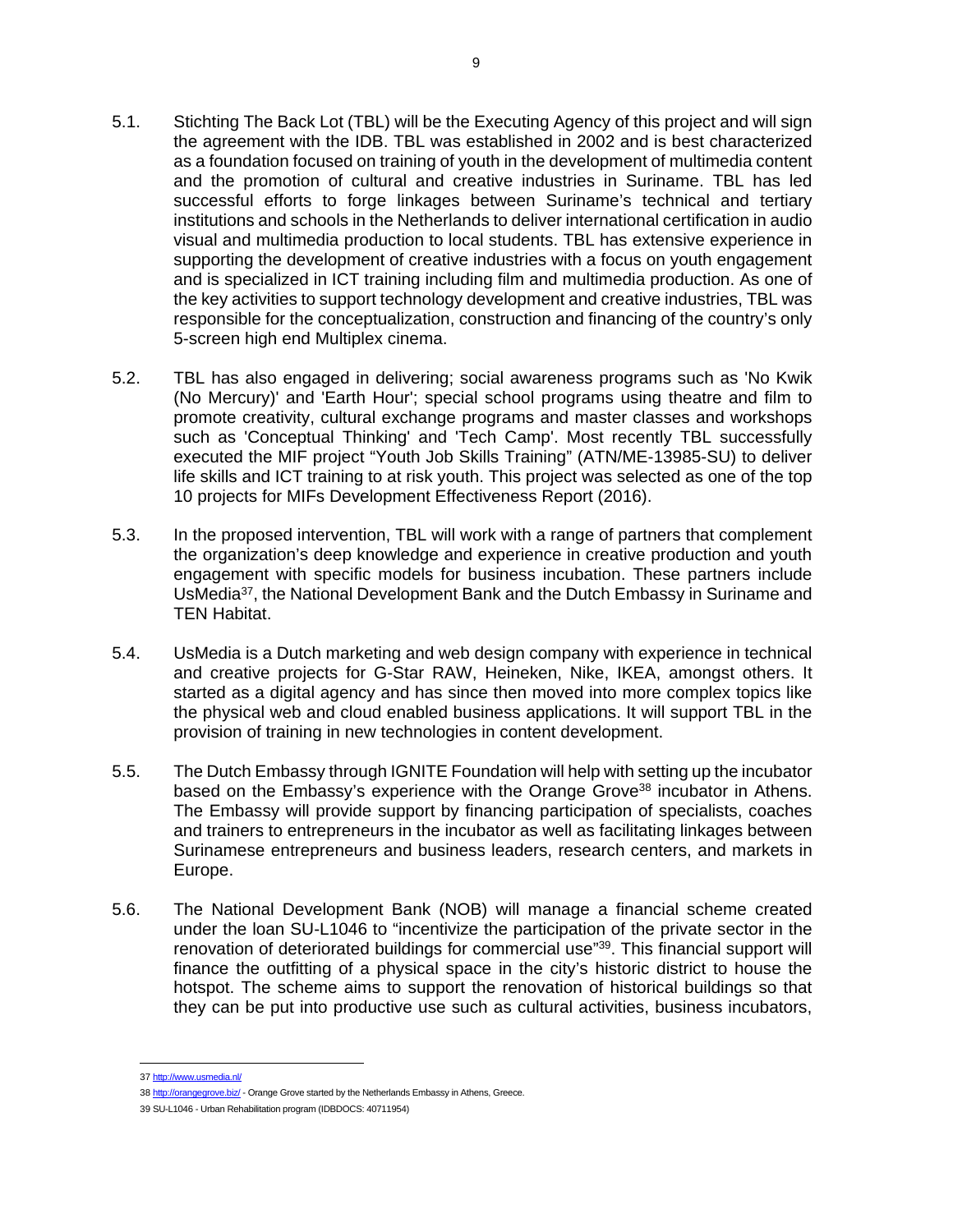and business clusters. Therefore, TBL's project complements the objectives pursued by the Loan.

5.7. Other partners include: The Entrepreneurship Network (TEN) Habitat<sup>40</sup> which can partner with TBL to create a satellite business incubation system based on TEN's model and Cam-A-Lot<sup>41</sup> (Dutch company for high-end digital cinema) who will contribute to outfitting the hotspot's multifunctional studio with the technology infrastructure and equipment required.

### **B. Implementation Structure and Mechanism**

- 5.8. TBL will establish an executing unit (EU) and the necessary structure to execute project activities and manage project resources effectively and efficiently. The EU will be managed by a Project Coordinator who will oversee the lead facilitators for the hotspot's three activity streams (technical training, business incubation, and cultural events). In addition to management and coordination of day-to-day activities, the EU will be responsible for technical and financial reporting on the Project and will manage procurement of key services and goods required. Details on the structure of the execution unit and reporting requirements are in Annex V in the project technical files.
- 5.9. In addition, TBL's founders will chair a broader advisory committee comprising key project partners. This advisory committee will consist of members from IGNITE Foundation, Cam-A-Lot, and the Dutch Embassy. It will have meetings twice a year to assess the progress of the project and make recommendations, help with fundraising and with establishing new contacts in Holland with universities such as Delft and Wageningen and the Hi-Tech Campus of Eindhoven University as well as multinationals. It will provide strategic guidance and support for the successful implementation and eventual scaling of the hotspot's activities. TBL will also be responsible for providing progress reports on project implementation.

## **VI. Compliance with Milestones and Special Fiduciary Arrangements**

6.1. **Disbursement by Results, Fiduciary Arrangements.** The Executing Agency will adhere to the standard MIF disbursement by results, Bank procurement policy<sup>42</sup> and financial management<sup>43</sup> arrangements as specified in Annex V and VI.

## **VII. Information Disclosure and Intellectual Property**

- 7.1. **Access to information.** Project information is not considered confidential under the IDB Access to Information Policy. This document is therefore public in accordance with said policy**.**
- 7.2. **Intellectual Property.** The project is based on expanding TBL model, which is the intellectual property of TBL. However, TBL will grant the IDB/MIF a free, noncommercial, irrevocable, open-ended license for the use of certain of the copyrights,

<sup>40</sup> http://www.tenhabitat.com/

<sup>41</sup> http://camalot.nl/about-us/

<sup>42</sup> Link to the Policy: Procurement of Works and Goods Policy

<sup>43</sup> Link to the document Financial Management Operational Guidelines